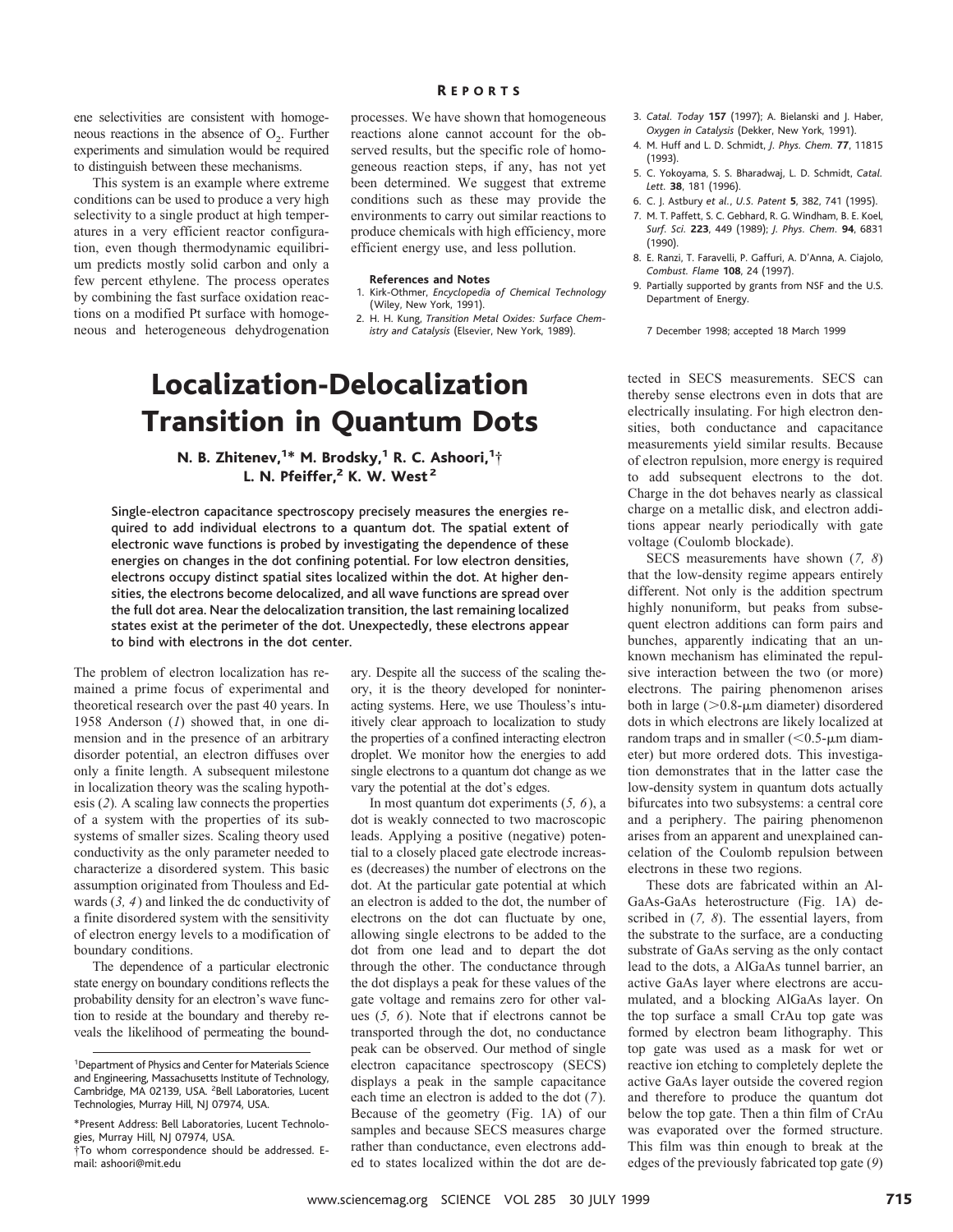and could be contacted separately (see schematic in Fig. 1A), serving as a side gate allowing repulsion of electrons from the edges of the dot through application of a negative potential.

In measuring the electron addition spectra of these dots, we first apply a large negative potential to the top gate,  $V_t$ , repelling all the electrons from the quantum dot. Then, we scan  $V_t$  toward more positive voltages, drawing the electrons back into the dot one by one. To detect the electron additions, we measure the ac capacitance between the top gate and



**Fig. 1.** (**A**) Schematic of quantum dot structure with side gate and scheme for application of bias voltages. (**B**) Gray-scale panel of measured capacitance with dark lines denoting capacitance peaks. Each peak corresponds to an electron addition to the dot. Top-gate voltage scale can be converted to the addition energy scale by multiplying by 0.5 (lever arm). Temperature, 50 mK. (**C**) Zoom in to part of (B) demarcated by brackets. Arrow points to a characteristic edge localized state. Line trace on the left shows a single experimentally measured capacitance trace as a function of topgate voltage. Peaks arise from single electrons moving back and forth between the dot and the substrate in response to a small ac excitation. Panel was built from 250 separate capacitance traces.

the contact layer at a frequency of 600 kHz. At  $V_t$  values corresponding to the electron additions, an electron oscillates between the dot and the contact responding to the small (about 60  $\mu$ V) ac voltage and increasing the measured ac capacitance (*7*). In the example of the measured capacitance trace (Fig. 1C, left vertical panel), each peak (capacitance increases to the left) is a single electron contribution. The capacitance traces measured at different values of the side-gate potential *V*<sup>s</sup> are plotted together on the gray-scale panels. The evolution of the addition energies with *V*<sup>s</sup> can be easily perceived this way.

The electron addition energies are far less sensitive to the side-gate potential than to the top-gate potential, reflecting the difference in the geometrical capacitance. The field from the side gate decays strongly, moving toward the interior of the dot, because of the screening by bottom and top metal electrodes. Therefore, the slope of a peak as a function of *V*<sup>s</sup> effectively measures the probability for an electron in the respective electronic state to reside at the periphery of the dot. At small electron numbers, the slope is small and varies strongly from peak to peak. Note that spacing in  $V_t$  also fluctuates strongly (*10*). The large fluctuations in peak spacing and slope indicate that electrons are localized and interact weakly with each other. On average, the slopes of traces increase with electron number and the spacing between traces decreases.



**Fig. 2.** Gray-scale panels demonstrating the effect of magnetic field on addition spectra. Temperature, 300 mK. At zero field most traces have only small slopes, indicating that most electrons are either delocalized throughout the dot or localized in the interior of the dot. As magnetic field increases, more states (dashes) appear with a steeper slope and are therefore confined to the dot periphery. Magnetic field thus appears to enhance localization of electrons into interior or periphery regions.

As more electrons are added to the dot, the electron droplet expands laterally. This increases the capacitance of the puddle to the surroundings and results in a decrease in the spacing as a function of  $V_t$ . The average lateral expansion also explains the increase in the coupling to the side gate and the increase of the slope. Above a critical density,  $n_c \sim$  $10^{11}$ cm<sup>-2</sup> (about 100 electrons in the dot), corresponding to the top of the panel in Fig. 1B, the slopes of all electronic states become equal within the experimental resolution. Note that, for a perfectly metallic droplet in which all electronic states are similarly spread over the area of the dot, one expects equal slopes for all traces with  $V<sub>s</sub>$  and precisely periodic electron additions as a function of  $V_t$  (Coulomb blockade).

The traces can be separated in two distinct groups with respect to their dependence on *V*s. The presence of the traces with very large slopes is the most noticeable feature. The large capacitance to the side gate means that these states are mainly localized at the edge of the electron puddle. The traces of small slopes originate from electron additions to states with high probability density located near the dot center. We label them as interior states.

We now center our discussion on the intermediate range of electron density just before the delocalization transition, where most of the traces display nearly equal slope except for a few states with steeper slopes. Additional spectra at 300 mK from this region in another quantum dot were taken at several values of applied magnetic field (Fig. 2). Application of magnetic field perpendicular to the plane of the quantum dot strongly affects the addition spectrum. The general behavior of the addition spectrum as the dot evolves from localized to metallic-like with increasing density, appears qualitatively unchanged from the dot in Fig. 1B. The traces arising from the remaining states localized at the dot edge are indicated by tic marks in Fig. 2. The magnetic field breaks the regular metallic-like pattern of the addition spectrum and tends to localize electronic states at the center or at the periphery of the dot. This is clearly evidenced by the emergence of additional traces with large slope as the field strength is increased. Other traces display a diminished slope at increased fields, indicating that they arise from electronic states that have become localized near the center of the dot. Magnetic field effectively shifts the localization-delocalization transition toward higher numbers of electrons within the dot. Finally, note also that the traces at high fields are not always well separated as a function of  $V_t$ , as the Coulomb repulsion between electrons would ordinarily suggest. In fact, many traces appear clumped, similar to the bunching of levels observed in previous SECS experiments (*8*).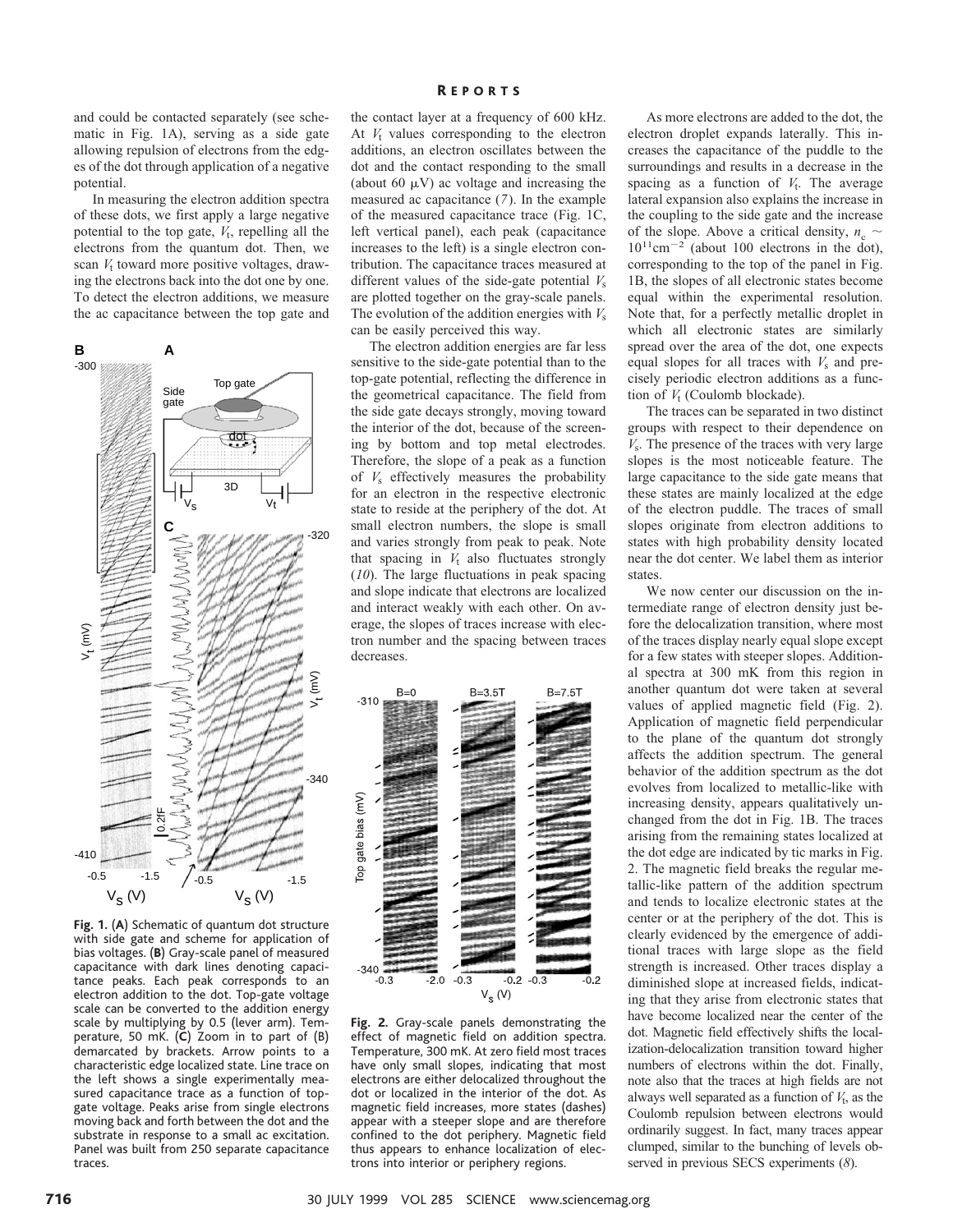Figures 1B and 2 establish our ability to detect localization within the dot. We now focus on the interaction between electronic states localized at edge and center of the dot. Closer examination of Fig. 1B reveals that, upon increasing  $V_t$ , traces from states localized at the periphery traverse traces from states localized at the dot center. The splitting observed at these avoided crossings (anticrossings) is a measure of interaction between respective states. The presence of an electron in the lower state causes the additional energy of the crossing state to move up because of hybridization and the Coulomb repulsion between hybridized states. The lowest two of the edge localized (steep slope) states appear scarcely to interact with interior electron states at all. More interesting are the edge states that display noticeable interaction with other crossing states.

A typical trace from a periphery state (arrow in Fig. 1C) displays anticrossings with all the traces it traverses. The strength of the interactions fluctuates strongly over the range, with the splitting values varying by a factor of 5. Other localized states display similar strong fluctuations of the splitting values. On average, the splittings are smaller



**Fig. 3.** (**A**) Sketch of the expected form for an anticrossing considering quantum mechanical and Coulomb interactions between electrons in different states. The chemical potential of  $(N +$ 1) electron state (left) is higher than or equal to the chemical potential of *N* electron state (right). (**B**) Sketch of an experimentally observed anomalous anticrossing; the chemical potential of  $(N +$ 1) electron state is lower than the chemical potential of *N* electron state. In this case, the removal of a periphery electron on the right-hand side of the diagram raises the chemical potential of the remaining *N* electrons facilitating the removal of another electron in the interior. (**C**) Top part of the addition spectrum from Fig. 1B skewed to level the traces of internal electrons. Some of the anomalous anticrossings are denoted by circles. (**D**) Surface map zooming in to the anomalous anticrossing marked by an asterisk. Energy levels clearly demonstrate the tendency of states to "stick" together at the anticrossing.

than the level spacing in the range shown. At higher electron number, the splittings grow to become comparable with the Coulomb blockade peak spacing, indicating an increased interaction between crossing states. Surprisingly, some very unusual anticrossing patterns can be seen here.

We zoom in on part of the addition spectrum immediately preceding the complete disappearance of patterns of anticrossings associated with localized states (Fig. 3C). To facilitate visualization, the image is skewed to compensate for the slope of the internal states. Intriguingly, at some of the anticrossings, the addition energy for the *N* electron state is higher than the addition energy for the  $(N + 1)$  electron state before the anticrossing (diagram in Fig. 3B). We note that all of the anticrossings at lower density shown in Fig. 1 follow a more typical pattern than in Fig. 3A.

The pattern of the interaction at lower density is generally consistent with the assumption that the localization of the periphery states is caused by strong fluctuations of the background potential. As more electrons are added to the dot, the interior puddle expands laterally and approaches a localized state at the periphery. This expansion appears to increase the interaction between the crossing states. Further, one may expect the interaction strength to be sensitive to the particular electron wavefunctions on both sides of the barrier. These may vary strongly, possibly accounting for the large fluctuation in the observed interactions. Examining a typical edge state (Fig. 1C, arrow), we see that the values of the anticrossing fluctuate by a factor of 5.

At higher electron density there are, however, a few features in the addition spectrum that appear inconsistent with the irregular single-particle localization by fluctuating potential. First, the last six localized states seen before the complete delocalization (in Fig. 1B) appear with nearly perfect periodicity in electron number. This observation is reproducible upon different thermal cyclings and was observed on many different quantum dots (*8*). Second, the localized edge states disappear above a critical density (determined by the top gate voltage) that is identical for many different quantum dots. Both observations indicate that the segregation results from electron correlations in a lowdensity electron droplet. We previously conjectured this hypothesis after having observed the periodic bunching in the addition spectra of quantum dots (*8*). This experiment visualizes directly the localized states confined to the perimeter of the dot.

A surprising observation is the unusual interaction between the edge localized and the bulk states. In this regime, the values of the splitting at the anticrossings grow to become comparable with the spacings in  $V_t$  for electrons entering the core. Therefore, the interaction cannot be considered as a weak perturbation for the initial crossing states. If we focus on the vicinity of the anticrossing (Fig. 3D), this looks as though the removal of the edge electron from the system actually raises the chemical potential (by increasing the energy to add an electron to the system). This behavior suggests that there exists a mechanism for attraction between electrons in the crossing states overcoming the usual Coulomb repulsion. Indeed, the clear tendency for electron peaks to move closer to each other over an extended interval of  $V<sub>s</sub>$  is seen, implying a possible energetic benefit of the paired configuration.

The exact physical mechanism of the segregation into an interior puddle and periphery localized states has yet to be established. We observe the segregation only at densities below a critical density of  $n_c = 1 \times 10^{11}$  cm<sup>-2</sup>. With the conventional parameter  $r_s$  =  $a_{\rm B}^{-1}(\pi n_{\rm c})^{-1/2}$ , where  $a_{\rm B}$  is the Bohr radius (about 100 A in GaAs) to describe the interaction strength, this density corresponds to  $r_s \sim 1.8$ . This is far below the value of  $r_s \sim$ 8 to 36 calculated for formation of the Wigner crystal (*11*), as well as below  $r_s \sim 8$ for recently observed two-dimensional (2D) metal-insulator transition for electrons in Si and holes in GaAs (*12*). However, this is the density range where Eisenstein *et al*. (*13*) experimentally observed the negative compressibility in a 2D electronic system. The physical essence of the negative compressibility is an overscreening of a probe electron by the correlated electron liquid. Recently, Levitov (*14*) demonstrated that the negative compressibility can result in a significant spatial oscillation of the density at the edge of the electron droplet. Whether such oscillation can result in the edge state localization remains unclear.

The striking pattern of the anticrossings shown in Fig. 3 suggests that, instead of usual repulsion of the electron states, there may exist an effective attraction between electrons in different localized regions. Experimentally, the manifestations of the pairing tendency were observed previously (*7, 8*) but, despite intensive theoretical efforts (*15*), the origin of the visible attraction is not yet understood.

#### **References and Notes**

- 1. P. W. Anderson, *Phys. Rev. B* **109**, 1492 (1958). 2. E. Abrahams, P. W. Anderson, D. C. Licciardello, T. V.
- Ramakrishnan, *Phys. Rev. Lett.* **42**, 673 (1979).
- 3. D. J. Thouless, *Phys. Rep.* **13**, 93 (1974).
- 4. J. T. Edwards and D. J. Thouless, *J. Phys. C* **5**, 807 (1972).
- 5. M. A. Kastner, *Phys. Today* **46**, 24 (1993).
- 6. R. C. Ashoori, *Nature* **379**, 413 (1996).
- 7. \_\_\_\_\_\_\_ et al., Phys. Rev. Lett. **68**, 3088 (1992).
- 8. N. B. Zhitenev, R. C. Ashoori, L. N. Pfeiffer, K. W. West, *ibid.* **79**, 2308 (1997).
- 9. S. Tarucha, D. G. Austing, T. Honda, R. J. van der Hage, L. P. Kouwenhoven, *ibid.* **77**, 3613 (1996).
- 10. In our dots, the single-particle quantum level spacing is about 1/10th the charging energy; hence, the energy of spatial quantization cannot be the origin of the strong fluctuations of the addition spectrum.